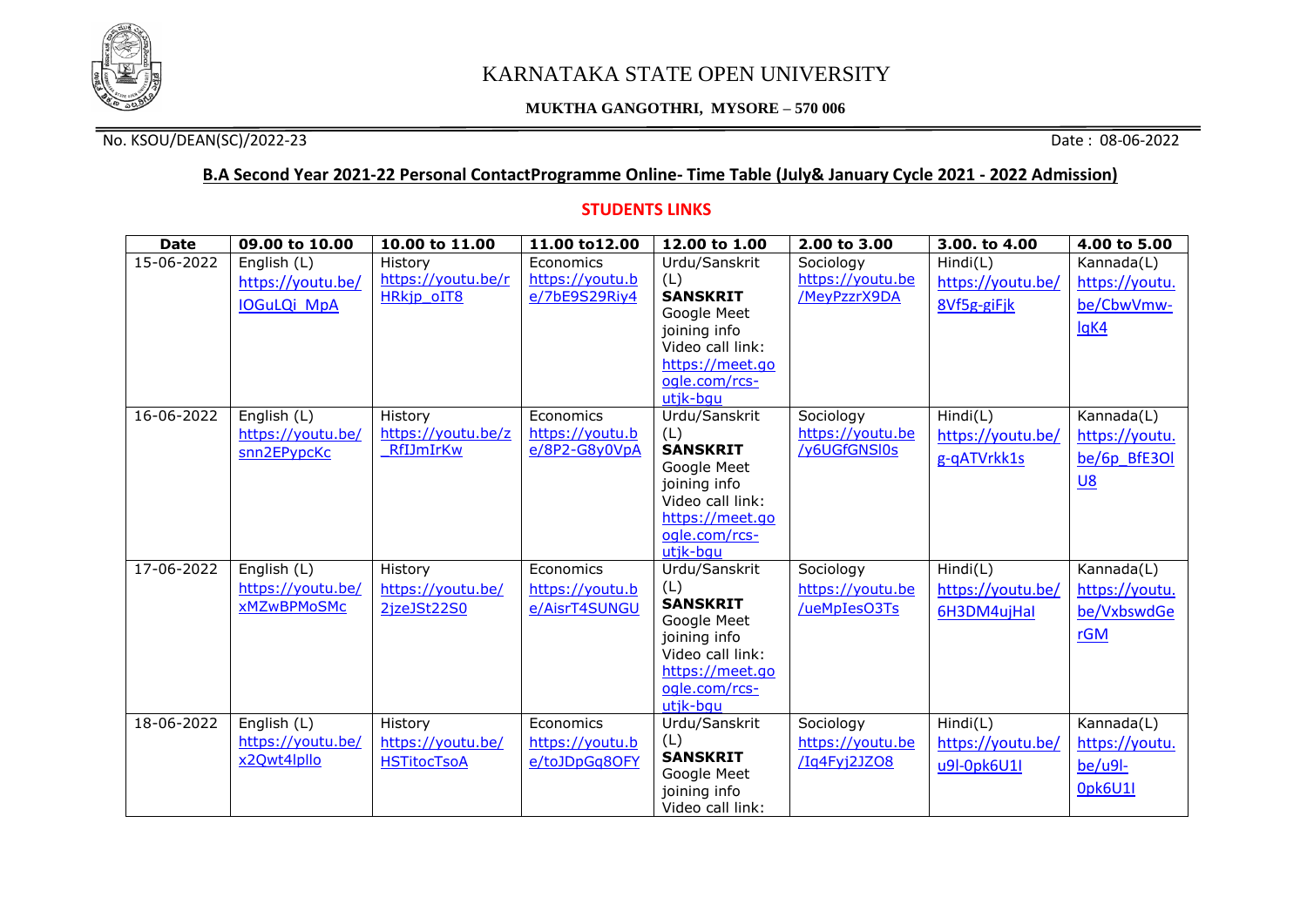|                  |                   |                     |                 | https://meet.go<br>ogle.com/rcs- |                   |                   |                           |
|------------------|-------------------|---------------------|-----------------|----------------------------------|-------------------|-------------------|---------------------------|
| 19-06-2022       | English (L)       | History             | Economics       | utik-bau<br>Urdu/Sanskrit        | Sociology         | Hind(L)           | Kannada(L)                |
|                  | https://youtu.be/ | https://youtu.be/CL | https://youtu.b | (L)                              | https://youtu.be  | https://youtu.be/ | https://youtu.            |
|                  | elEubnvHnnw       | w7AE-EhlU           | e/2AMykeYfV6U   | <b>SANSKRIT</b><br>Google Meet   | /ILrURWhonBQ      | M-4kQC1sQY8       | be/e8mPmxtn               |
|                  |                   |                     |                 | joining info                     |                   |                   | eYk                       |
|                  |                   |                     |                 | Video call link:                 |                   |                   |                           |
|                  |                   |                     |                 | https://meet.go                  |                   |                   |                           |
|                  |                   |                     |                 | ogle.com/rcs-                    |                   |                   |                           |
| $20 - 06 - 2022$ | <b>FCA</b>        | <b>EDUCATION</b>    | $KAN$ (O)       | utjk-bqu<br>PUB. ADMIN           | ENGLISH(O)        | Pol. Science      | TELUGU (L)                |
|                  |                   | https://youtu.be/   | https://youtu.b | https://youtu.be                 | https://youtu.be/ | https://youtu.be  | Video call                |
|                  | https://youtu.be/ | <b>7NuSXBYOggY</b>  | e/6bpYv3HWjDY   | /ESKRLoaTpyw                     | ClJrWxv4iMo       | /pCPiHi3aeZA      | link:                     |
|                  | Xd51Bi2jP E       |                     |                 |                                  |                   |                   | https://meet.             |
|                  |                   |                     |                 |                                  |                   |                   | google.com/e              |
|                  |                   |                     |                 |                                  |                   |                   | pu-oxwk-grd               |
| 21-06-2022       | <b>FCA</b>        | <b>EDUCATION</b>    | $KAN$ (O)       | PUB. ADMIN                       | ENGLISH(O)        | Pol. Science      | TELUGU (L)                |
|                  | https://youtu.be/ | https://youtu.be/e  | https://youtu.b | https://youtu.be                 | https://youtu.be/ | https://youtu.be  | Video call                |
|                  | pPx7NEsj9qE       | xacc-3Nfcw          | e/BTKEfTscJMA   | /L1D8-s7Y1gs                     | QGnD4KF1-Mw       | /nhLrZen7Vuk      | link:                     |
|                  |                   |                     |                 |                                  |                   |                   | https://meet.             |
|                  |                   |                     |                 |                                  |                   |                   | google.com/e              |
|                  |                   |                     |                 |                                  |                   |                   | pu-oxwk-grd               |
| 22-06-2022       | <b>FCA</b>        | <b>EDUCATION</b>    | $KAN$ (O)       | PUB, ADMIN                       | ENGLISH(O)        | Pol. Science      | TELUGU (L)                |
|                  | https://youtu.be/ | https://youtu.be/   | https://youtu.b | https://youtu.be                 | https://youtu.be/ | https://youtu.be  | Video call                |
|                  | QMf5nDzXCCY       | Qi7IBy7UnsY         | e/UQwxDq-nJjk   | /DV- MRgv90c                     | LDsQUgcw9UM       | /ZE4NCWmMQ9       | link:                     |
|                  |                   |                     |                 |                                  |                   | $\underline{M}$   | https://meet.             |
|                  |                   |                     |                 |                                  |                   |                   | google.com/e              |
| 23-06-2022       |                   | <b>EDUCATION</b>    | $KAN$ (O)       | PUB, ADMIN                       | ENGLISH(O)        | Pol. Science      | pu-oxwk-grd<br>TELUGU (L) |
|                  | <b>FCA</b>        | https://youtu.be/j  | https://youtu.b | https://youtu.be                 | https://youtu.be/ | https://youtu.be  | Video call                |
|                  | https://youtu.be/ | PAcqQyUmNY          | e/zdpLJSQ337A   | /wDxO cRIEOE                     |                   | /O4KyCHXHuUo      | link:                     |
|                  | elyHkflWRvk       |                     |                 |                                  | sU9mBjKfBwE       |                   | https://meet.             |
|                  |                   |                     |                 |                                  |                   |                   | google.com/e              |
|                  |                   |                     |                 |                                  |                   |                   | pu-oxwk-grd               |
| 24-06-2022       | <b>FCA</b>        | <b>EDUCATION</b>    | $KAN$ (O)       | PUB, ADMIN                       | ENGLISH(O)        | Pol. Science      | TELUGU (L)                |
|                  | https://youtu.be/ | https://youtu.be/P  | https://youtu.b | https://youtu.be                 | https://youtu.be/ | https://youtu.be  | Video call                |
|                  | C3eIMgX3ink       | Zcc3miPnOo          | e/26uBC1vpI5I   | /P54y7Bel2T4                     | 5f8ivW2Dy-A       | /RTKe7rHpjOY      | link:                     |
|                  |                   |                     |                 |                                  |                   |                   | https://meet.             |
|                  |                   |                     |                 |                                  |                   |                   | google.com/e              |
|                  |                   |                     |                 |                                  |                   |                   | pu-oxwk-grd               |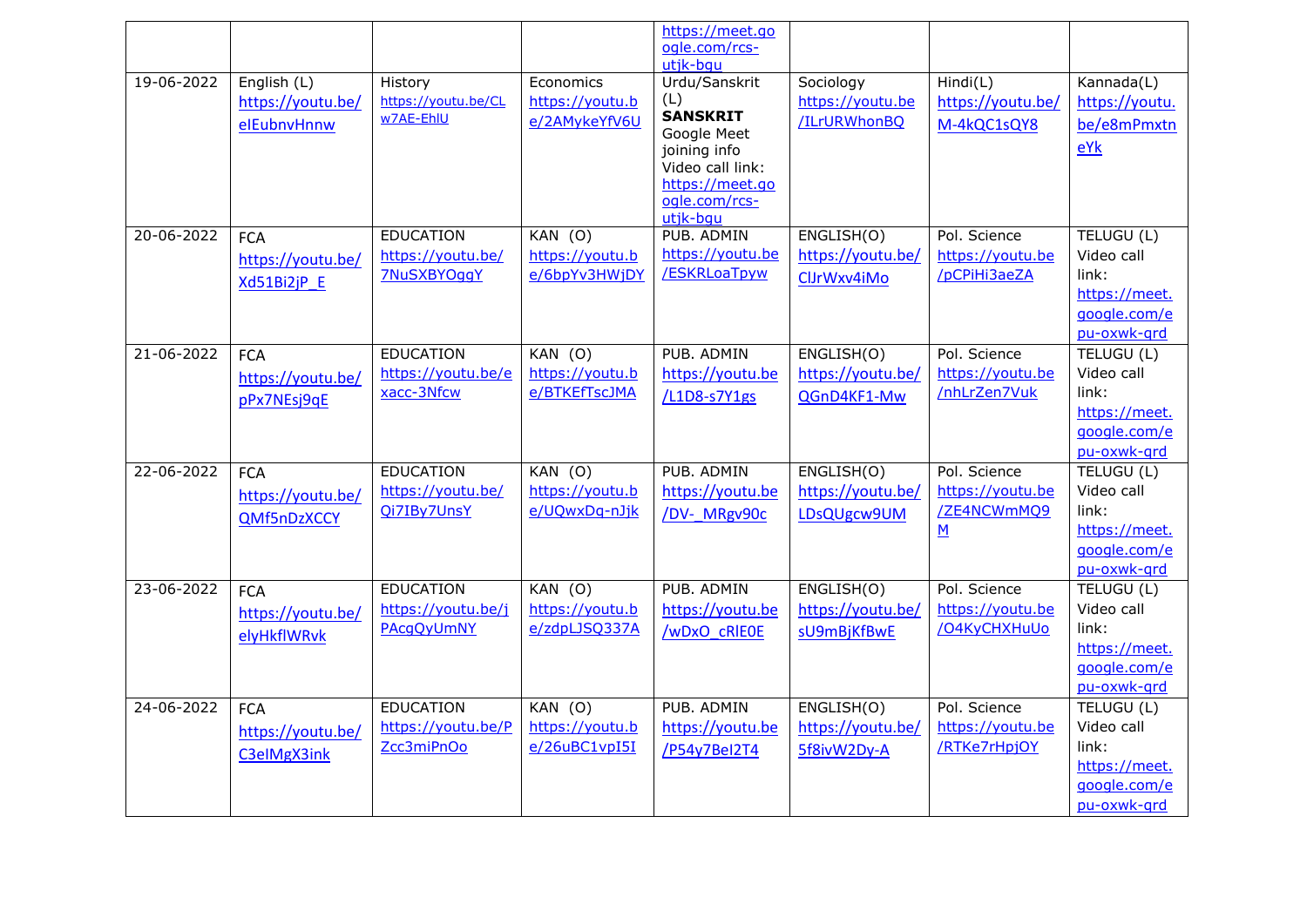| 25-06-2022       | Urdu(O)           | <b>ANTHROPOLOGY</b> | Hindi(O)                            | <b>PSYCHOLOGY</b> | <b>GEOGRAPHY</b>  |  |
|------------------|-------------------|---------------------|-------------------------------------|-------------------|-------------------|--|
|                  | Google Meet       | https://youtu.be/fl | Google Meet                         | https://youtu.be  | https://youtu.be/ |  |
|                  | joining info      | $51 - iIqOQq$       | joining info                        | /60kDfVHxF U      | oWxz eylv3g       |  |
|                  | Video call link:  |                     | Video call link:                    |                   |                   |  |
|                  | https://meet.goo  |                     | https://meet.go                     |                   |                   |  |
|                  | gle.com/eer-qyst- |                     | ogle.com/zjc-                       |                   |                   |  |
|                  | ohd               |                     | dtyn-fte                            |                   |                   |  |
| $26 - 06 - 2022$ | Urdu(0)           | <b>ANTHROPOLOGY</b> | Hindi(O)                            | <b>PSYCHOLOGY</b> | <b>GEOGRAPHY</b>  |  |
|                  | Google Meet       | https://youtu.be/   | Google Meet                         | https://youtu.be  | https://youtu.be/ |  |
|                  | joining info      | 4HqCTD2XiQ4         | joining info                        | /4yXOU anDIq      | b ApEn1kp38       |  |
|                  | Video call link:  |                     | Video call link:<br>https://meet.go |                   |                   |  |
|                  | https://meet.goo  |                     | ogle.com/zjc-                       |                   |                   |  |
|                  | gle.com/eer-qyst- |                     | dtyn-fte                            |                   |                   |  |
|                  | ohd               |                     |                                     |                   |                   |  |
| 27-06-2022       | Urdu(0)           | <b>ANTHROPOLOGY</b> | Hindi(O)                            | <b>PSYCHOLOGY</b> | <b>GEOGRAPHY</b>  |  |
|                  | Google Meet       | https://youtu.be/I  | Google Meet                         | https://youtu.be  | https://youtu.be/ |  |
|                  | joining info      | bsWggAsw4k          | joining info                        | /SwbSPUp8NNk      | fXd9-A4vJSY       |  |
|                  | Video call link:  |                     | Video call link:                    |                   |                   |  |
|                  | https://meet.goo  |                     | https://meet.go                     |                   |                   |  |
|                  | gle.com/eer-qyst- |                     | ogle.com/zjc-                       |                   |                   |  |
|                  | ohd               |                     | dtyn-fte                            |                   |                   |  |
| 28-06-2022       | Urdu(0)           | <b>ANTHROPOLOGY</b> | Hindi(O)                            | <b>PSYCHOLOGY</b> | <b>GEOGRAPHY</b>  |  |
|                  | Google Meet       | https://youtu.be/p  | Google Meet                         | https://youtu.be  | https://youtu.be/ |  |
|                  | joining info      | RXH1S48hxq          | joining info                        | /2KKSpo0f0r0      | 3NcCDj7XALQ       |  |
|                  | Video call link:  |                     | Video call link:                    |                   |                   |  |
|                  | https://meet.goo  |                     | https://meet.go                     |                   |                   |  |
|                  | gle.com/eer-qyst- |                     | ogle.com/zjc-                       |                   |                   |  |
|                  | ohd               |                     | dtyn-fte                            |                   |                   |  |
| 29-06-2022       | Urdu(O)           | <b>ANTHROPOLOGY</b> | Hindi(O)                            | <b>PSYCHOLOGY</b> | <b>GEOGRAPHY</b>  |  |
|                  | Google Meet       | https://youtu.be/   | Google Meet                         | https://youtu.be  | https://youtu.be/ |  |
|                  | joining info      | 81X5v6h4tc          | joining info                        | /nNvy2k3Vf A      | J67wK10V6pQ       |  |
|                  | Video call link:  |                     | Video call link:                    |                   |                   |  |
|                  |                   |                     |                                     |                   |                   |  |
|                  | https://meet.goo  |                     | https://meet.go                     |                   |                   |  |
|                  | gle.com/eer-qyst- |                     | ogle.com/zjc-                       |                   |                   |  |
|                  | ohd               |                     | dtyn-fte                            |                   |                   |  |